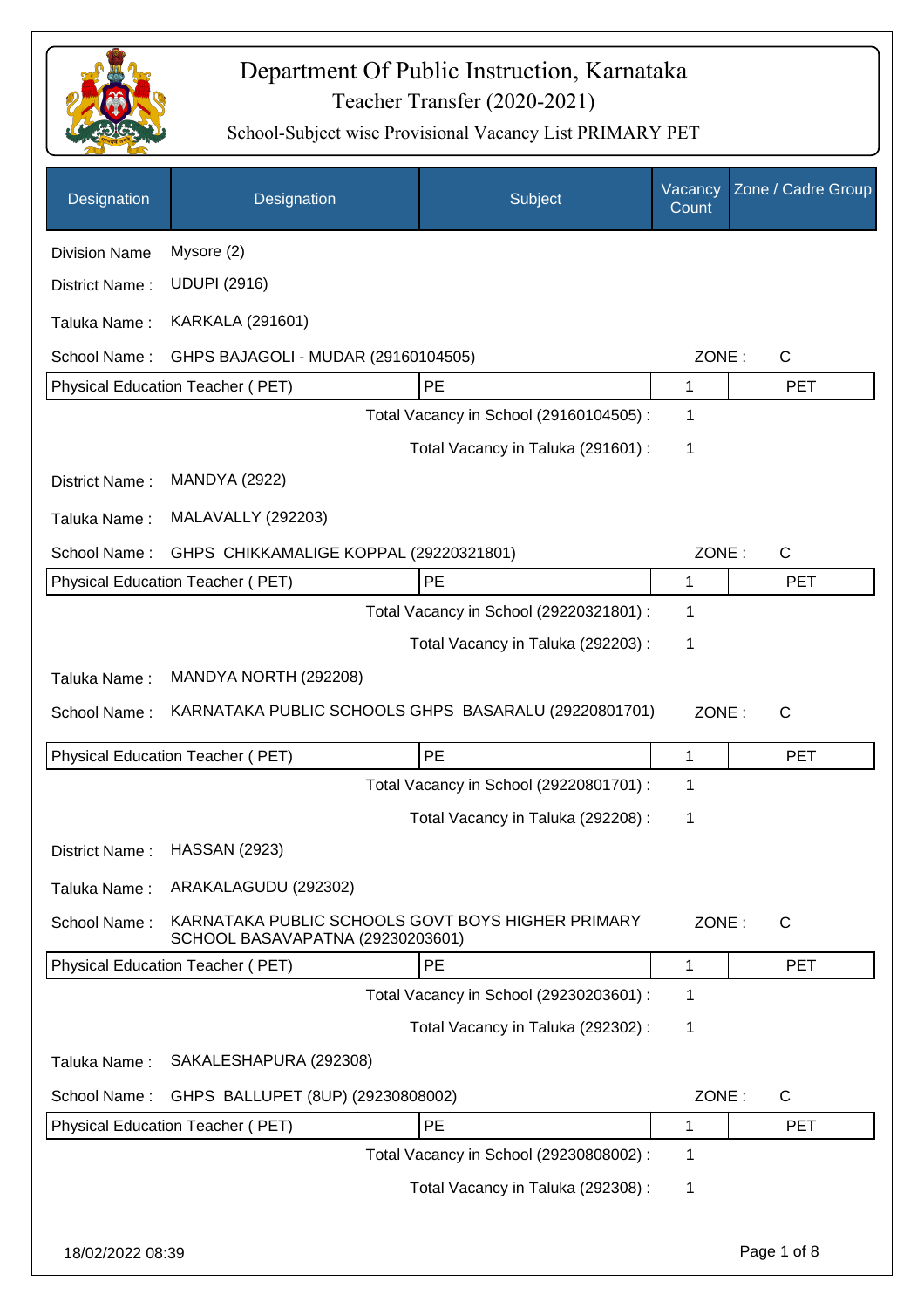

| Designation      | Designation                                                      | Subject                                 | Vacancy<br>Count | Zone / Cadre Group |
|------------------|------------------------------------------------------------------|-----------------------------------------|------------------|--------------------|
| District Name:   | DAKSHINA KANNADA (2924)                                          |                                         |                  |                    |
| Taluka Name:     | <b>BANTWAL (292401)</b>                                          |                                         |                  |                    |
| School Name:     | DKZP GOVT. HIGHER PRIMARY SCHOOL HUHAKUVA KALLU<br>(29240101001) |                                         | ZONE:            | C                  |
|                  | Physical Education Teacher (PET)                                 | <b>PE</b>                               | $\mathbf 1$      | <b>PET</b>         |
|                  |                                                                  | Total Vacancy in School (29240101001) : | 1                |                    |
| School Name:     | KARNATAKA PUBLIC SCHOOL KANYANA - PRIMARY<br>(29240102906)       |                                         | ZONE:            | $\mathsf{C}$       |
|                  | Physical Education Teacher (PET)                                 | PE                                      | 1                | <b>PET</b>         |
|                  |                                                                  | Total Vacancy in School (29240102906) : | 1                |                    |
| School Name:     | DKZP GOVT. HIGHER PRIMARY SCHOOL MANCHI (29240104502)            |                                         | ZONE:            | $\mathsf{C}$       |
|                  | Physical Education Teacher (PET)                                 | PE                                      | 1                | <b>PET</b>         |
|                  |                                                                  | Total Vacancy in School (29240104502) : | 1                |                    |
| School Name:     | DKZP GOVT. HIGH SCHOOL DADDALAKADU (29240105001)                 |                                         | ZONE:            | B                  |
|                  | Physical Education Teacher (PET)                                 | PE                                      | $\mathbf{1}$     | <b>PET</b>         |
|                  |                                                                  | Total Vacancy in School (29240105001) : | 1                |                    |
| School Name:     | KARNATAKA PUBLIC SCHOOL MONTEPADAVU PRIMARY<br>(29240105302)     |                                         | ZONE:            | $\mathsf{C}$       |
|                  | Physical Education Teacher (PET)                                 | PE                                      | 1                | <b>PET</b>         |
|                  |                                                                  | Total Vacancy in School (29240105302) : | 1                |                    |
|                  |                                                                  | Total Vacancy in Taluka (292401) :      | 5                |                    |
| Taluka Name:     | MANGALURU NORTH (292403)                                         |                                         |                  |                    |
| School Name:     | DKZP GOVT. HIGHER PRIMARY SCHOOL BENGRE KASABA<br>(29240308704)  |                                         | ZONE:            | A                  |
|                  | Physical Education Teacher (PET)                                 | PE                                      | 1                | <b>PET</b>         |
|                  |                                                                  | Total Vacancy in School (29240308704) : | 1                |                    |
|                  |                                                                  | Total Vacancy in Taluka (292403) :      | 1                |                    |
| Taluka Name:     | <b>PUTTUR (292404)</b>                                           |                                         |                  |                    |
| School Name:     | KARNATAKA PUBLIC SCHOOL KEYYUR - PRIMARY (29240403301)           |                                         | ZONE:            | C                  |
|                  | Physical Education Teacher (PET)                                 | PE                                      | 1                | <b>PET</b>         |
|                  |                                                                  | Total Vacancy in School (29240403301) : | 1                |                    |
|                  |                                                                  | Total Vacancy in Taluka (292404) :      | 1                |                    |
|                  |                                                                  |                                         |                  |                    |
| 18/02/2022 08:39 |                                                                  |                                         |                  | Page 2 of 8        |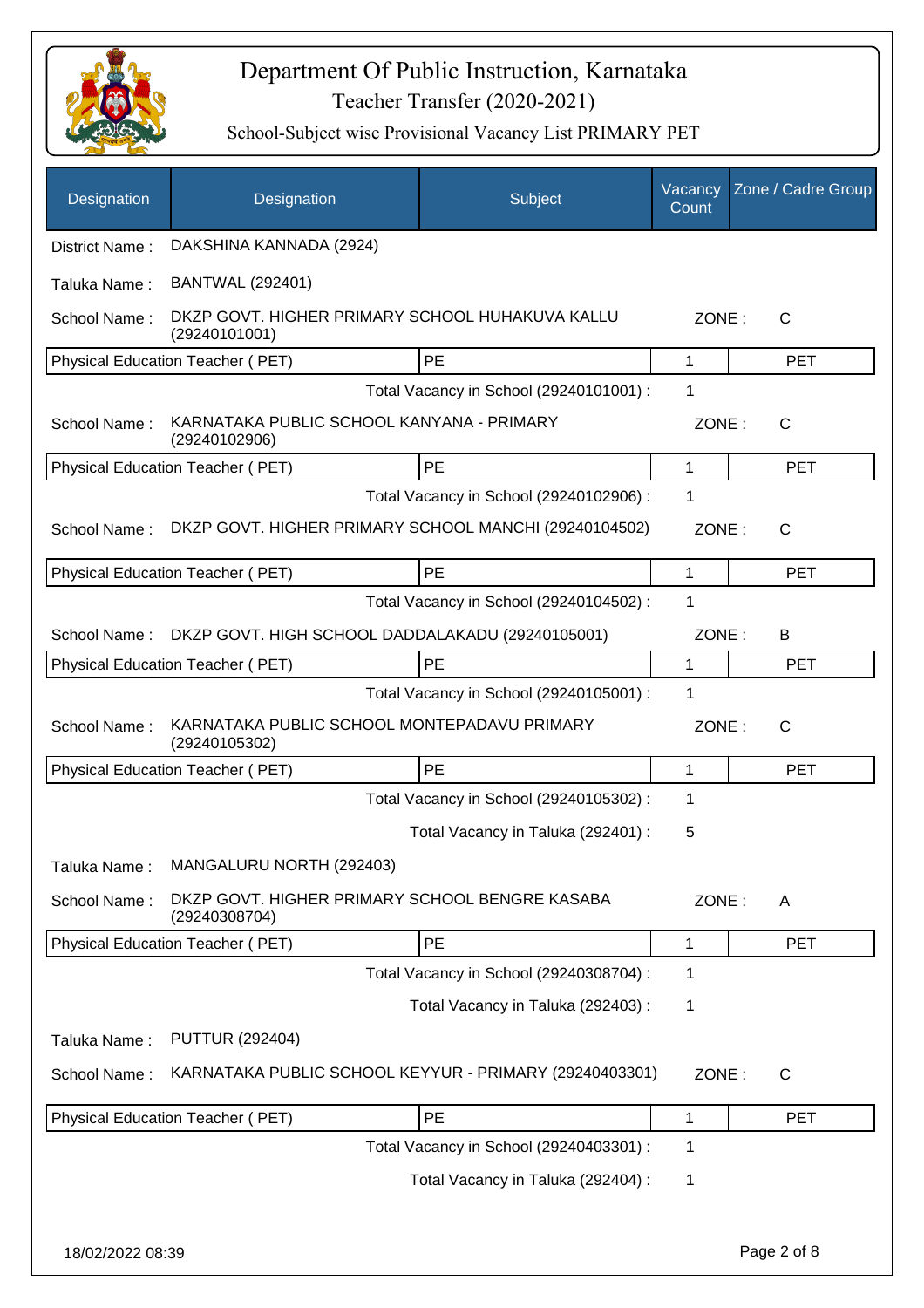

| Designation      | Designation                                                    | Subject                                         | Vacancy<br>Count | Zone / Cadre Group |
|------------------|----------------------------------------------------------------|-------------------------------------------------|------------------|--------------------|
| Taluka Name:     | <b>SULLIA (292405)</b>                                         |                                                 |                  |                    |
| School Name:     | DKZP GOVT. MODEL HPS GUTHIGAR (29240501401)                    |                                                 | ZONE:            | $\mathsf{C}$       |
|                  | Physical Education Teacher (PET)                               | PE                                              | 1                | <b>PET</b>         |
|                  |                                                                | Total Vacancy in School (29240501401) :         | 1                |                    |
|                  |                                                                | Total Vacancy in Taluka (292405):               | 1                |                    |
| Taluka Name:     | MOODABIDRE (292407)                                            |                                                 |                  |                    |
| School Name:     | DKZP GOVT. HIGHER PRIMARY SCHOOL BELUVAI MAIN<br>(29240700204) |                                                 | ZONE:            | B                  |
|                  | Physical Education Teacher (PET)                               | PE                                              | 1                | <b>PET</b>         |
|                  |                                                                | Total Vacancy in School (29240700204) :         | 1                |                    |
|                  |                                                                | Total Vacancy in Taluka (292407) :              | 1                |                    |
| District Name:   | <b>MYSURU (2926)</b>                                           |                                                 |                  |                    |
| Taluka Name:     | H.D.KOTE (292603)                                              |                                                 |                  |                    |
| School Name:     | GHPS ITTNA(RMSA) (29260314401)                                 |                                                 | ZONE:            | $\mathsf{C}$       |
|                  | Physical Education Teacher (PET)                               | PE                                              | 1                | <b>PET</b>         |
|                  |                                                                | Total Vacancy in School (29260314401) :         | 1                |                    |
| School Name:     | GHPS KITTURU (29260318802)                                     |                                                 | ZONE:            | $\mathsf{C}$       |
|                  | <b>Physical Education Teacher (PET)</b>                        | PE                                              | 1                | <b>PET</b>         |
|                  |                                                                | Total Vacancy in School (29260318802) :         | 1                |                    |
| School Name:     | GHPS GIRLS, SARAGUR WARD-4 (29260334801)                       |                                                 | ZONE:            | A                  |
|                  | Physical Education Teacher (PET)                               | PE                                              | 1                | <b>PET</b>         |
|                  |                                                                | Total Vacancy in School (29260334801) :         | 1                |                    |
|                  |                                                                | Total Vacancy in Taluka (292603) :              | 3                |                    |
| Taluka Name:     | <b>HUNSUR (292604)</b>                                         |                                                 |                  |                    |
| School Name:     | (29260415801)                                                  | GOVERNMENT HIGHER PRIMARY SCHOOL DHARMAPURA     | ZONE:            | $\mathsf{C}$       |
|                  | Physical Education Teacher (PET)                               | PE                                              | 1                | <b>PET</b>         |
|                  |                                                                | Total Vacancy in School (29260415801) :         | 1                |                    |
|                  |                                                                | Total Vacancy in Taluka (292604) :              | 1                |                    |
| Taluka Name:     | NANJANAGUD (292609)                                            |                                                 |                  |                    |
| School Name:     | (29260901401)                                                  | GOVERNMENT HIGHER PRIMARY SCHOOL HARADANA HALLI | ZONE:            | C                  |
|                  | Physical Education Teacher (PET)                               | PE                                              | 1                | <b>PET</b>         |
| 18/02/2022 08:39 |                                                                |                                                 |                  | Page 3 of 8        |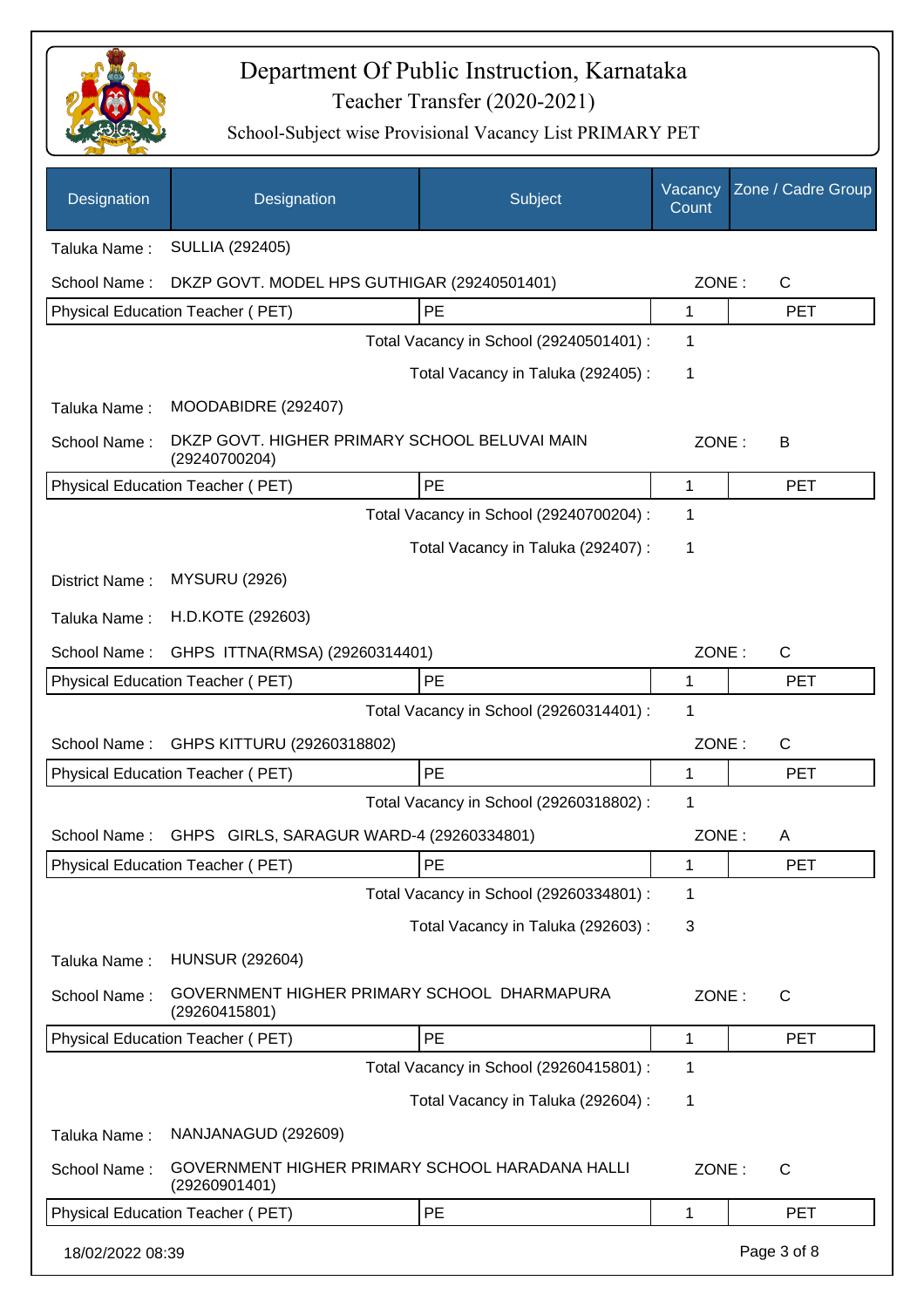

| <b>Designation</b> | Designation                                                              | Subject                                 | Vacancy<br>Count | Zone / Cadre Group |
|--------------------|--------------------------------------------------------------------------|-----------------------------------------|------------------|--------------------|
|                    |                                                                          | Total Vacancy in School (29260901401) : | 1                |                    |
| School Name:       | GOVERNMENT HIGHER PRIMARY SCHOOL AMBALE<br>(29260902101)                 |                                         | ZONE:            | C                  |
|                    | Physical Education Teacher (PET)                                         | <b>PE</b>                               | $\mathbf{1}$     | <b>PET</b>         |
|                    |                                                                          | Total Vacancy in School (29260902101) : | 1                |                    |
| School Name:       | GOVERNMENT HIGHER PRIMARY SCHOOL HURA, HURA<br>(29260902701)             |                                         | ZONE:            | $\mathsf{C}$       |
|                    | Physical Education Teacher (PET)                                         | PE                                      | $\mathbf 1$      | <b>PET</b>         |
|                    |                                                                          | Total Vacancy in School (29260902701) : | 1                |                    |
| School Name:       | GOVERNMENT HIGHER PRIARY SCHOOL MADUVINAHALLI<br>(29260904201)           |                                         | ZONE:            | C                  |
|                    | <b>Physical Education Teacher (PET)</b>                                  | <b>PE</b>                               | $\mathbf{1}$     | <b>PET</b>         |
|                    |                                                                          | Total Vacancy in School (29260904201) : | 1                |                    |
| School Name:       | GOVERNMENT HIGHER PRIMARY SCHOOL KAPPASOGE<br>(29260905201)              |                                         | ZONE:            | $\mathsf{C}$       |
|                    | Physical Education Teacher (PET)                                         | <b>PE</b>                               | $\mathbf{1}$     | <b>PET</b>         |
|                    |                                                                          | Total Vacancy in School (29260905201) : | 1                |                    |
| School Name:       | GOVERNMENT HIGHER PRIMARY SCHOOL SHIRAMALLI<br>(29260906501)             |                                         | ZONE:            | $\mathsf{C}$       |
|                    | Physical Education Teacher (PET)                                         | PE                                      | $\mathbf 1$      | <b>PET</b>         |
|                    |                                                                          | Total Vacancy in School (29260906501) : | 1                |                    |
| School Name:       | GOVERNMENT HIGHER PRIMARY SCHOOL MARALUR(RMSA<br>UPGRADED) (29260907801) |                                         | ZONE:            | $\mathsf{C}$       |
|                    | Physical Education Teacher (PET)                                         | PE                                      | 1                | <b>PET</b>         |
|                    |                                                                          | Total Vacancy in School (29260907801) : | 1                |                    |
| School Name:       | GOVERNMENT HIGHER PRIMARY SCHOOL THANDAVAPURA<br>(29260908001)           |                                         | ZONE:            | C                  |
|                    | Physical Education Teacher (PET)                                         | PE                                      | $\mathbf 1$      | <b>PET</b>         |
|                    |                                                                          | Total Vacancy in School (29260908001) : | 1                |                    |
| School Name:       | GOVERNMENT HIGHER PRIMARY SCHOOL BILUGALI<br>(29260910401)               |                                         | ZONE:            | $\mathsf{C}$       |
|                    | Physical Education Teacher (PET)                                         | PE                                      | $\mathbf 1$      | <b>PET</b>         |
|                    |                                                                          | Total Vacancy in School (29260910401) : | 1                |                    |
| School Name:       | GOVERNMENT HIGHER PRIMARY SCHOOL DODDA KAVALANDE<br>(29260911201)        |                                         | ZONE:            | $\mathsf{C}$       |
|                    | Physical Education Teacher (PET)                                         | PE                                      | 1                | <b>PET</b>         |
|                    |                                                                          | Total Vacancy in School (29260911201) : | 1                |                    |
| 18/02/2022 08:39   |                                                                          |                                         |                  | Page 4 of 8        |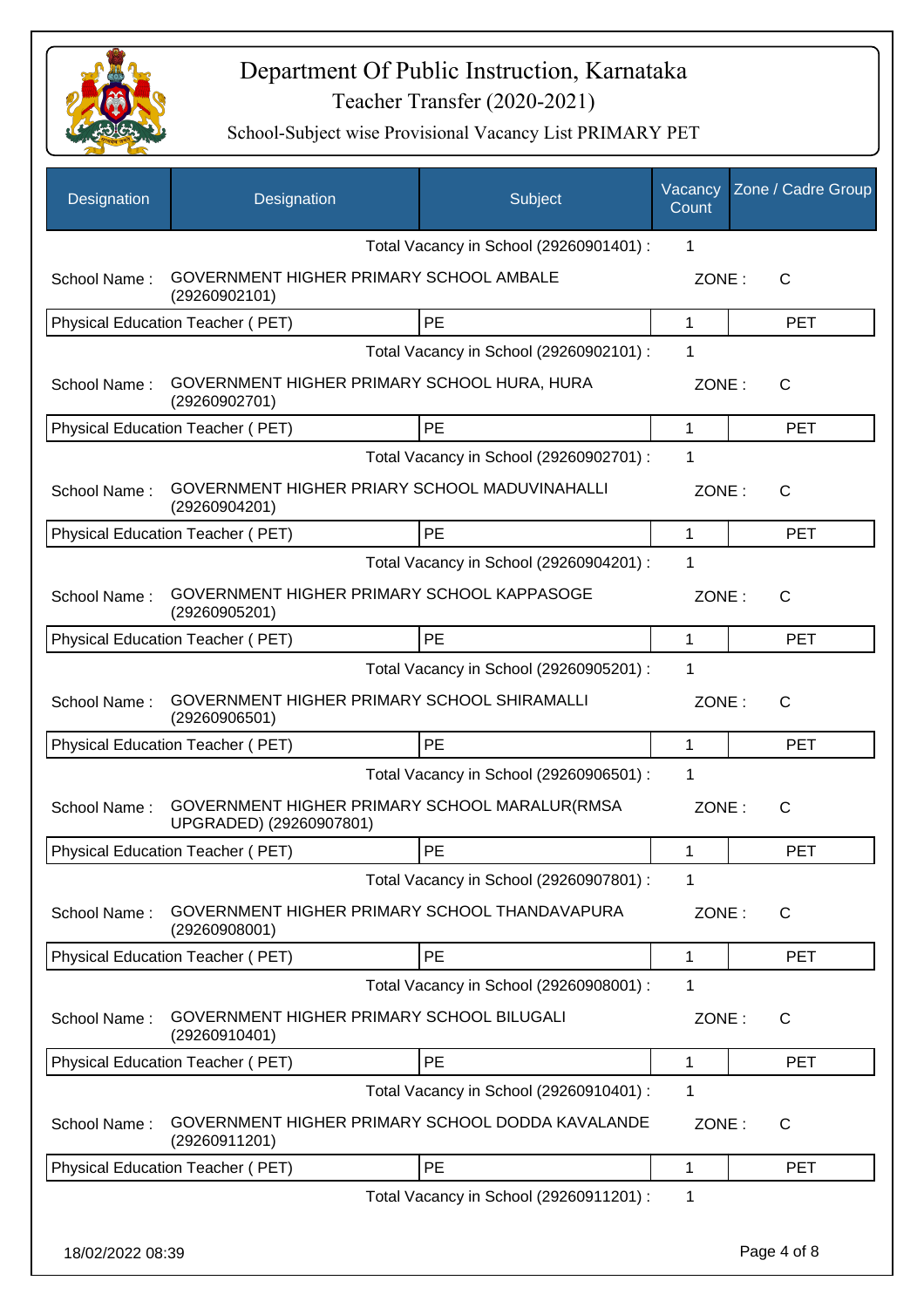

| Designation      | Designation                                                                             | Subject                                 | Vacancy<br>Count | Zone / Cadre Group |
|------------------|-----------------------------------------------------------------------------------------|-----------------------------------------|------------------|--------------------|
| School Name:     | KARNATAKA PUBLIC SCHOOLS GOVERNMENT HIGHER PRIMARY<br>SCHOOL HEMMARA GALA (29260912401) |                                         | ZONE:            | C                  |
|                  | Physical Education Teacher (PET)                                                        | PE                                      | 1                | <b>PET</b>         |
|                  |                                                                                         | Total Vacancy in School (29260912401) : | 1                |                    |
| School Name:     | GOVERNMENT HIGHER PRIMARY SCHOOL MALLA HALLI<br>(29260912501)                           |                                         | ZONE:            | $\mathsf{C}$       |
|                  | Physical Education Teacher (PET)                                                        | PE                                      | 1                | <b>PET</b>         |
|                  |                                                                                         | Total Vacancy in School (29260912501) : | 1                |                    |
| School Name:     | GOVERNMENT HIGHER PRIMARY SCHOOL KUDLAPURA<br>(29260913801)                             |                                         | ZONE:            | C                  |
|                  | Physical Education Teacher (PET)                                                        | PE                                      | 1                | <b>PET</b>         |
|                  |                                                                                         | Total Vacancy in School (29260913801) : | 1                |                    |
| School Name:     | GOVERNMENT HIGHER PRIMARY SCHOOL HUNASANALU<br>(29260913901)                            |                                         | ZONE:            | C                  |
|                  | Physical Education Teacher (PET)                                                        | PE                                      | $\mathbf{1}$     | <b>PET</b>         |
|                  |                                                                                         | Total Vacancy in School (29260913901) : | 1                |                    |
| School Name:     | GOVERNMENT HIGHER PRIMARY SCHOOL SOORAHALLI<br>(29260915401)                            |                                         | ZONE:            | $\mathsf{C}$       |
|                  | Physical Education Teacher (PET)                                                        | PE                                      | 1                | <b>PET</b>         |
|                  |                                                                                         | Total Vacancy in School (29260915401) : | $\mathbf 1$      |                    |
| School Name:     | GOVERNMENT HIGHER PRIMARY SCHOOL HALE PURA<br>(29260915801)                             |                                         | ZONE:            | C                  |
|                  | Physical Education Teacher (PET)                                                        | <b>PE</b>                               | 1                | <b>PET</b>         |
|                  |                                                                                         | Total Vacancy in School (29260915801) : | 1                |                    |
| School Name:     | GOVERNMENT HIGHER PRIMARY SCHOOL BOYS, THAGADUR<br>(29260919501)                        |                                         | ZONE:            | С                  |
|                  | <b>Physical Education Teacher (PET)</b>                                                 | PE                                      | 1                | <b>PET</b>         |
|                  |                                                                                         | Total Vacancy in School (29260919501) : | 1                |                    |
| School Name:     | GOVERNMENT HIGHER PRIMARY SCHOOL MALLUPURA<br>(29260919702)                             |                                         | ZONE:            | $\mathsf{C}$       |
|                  | Physical Education Teacher (PET)                                                        | PE                                      | 1                | <b>PET</b>         |
|                  |                                                                                         | Total Vacancy in School (29260919702) : | 1                |                    |
| School Name:     | GOVERNMENT HIGHER PRIMARY SCHOOL, KARYA-THAGADUR<br>(29260930101)                       |                                         | ZONE:            | C                  |
|                  | Physical Education Teacher (PET)                                                        | PE                                      | 1                | <b>PET</b>         |
|                  |                                                                                         | Total Vacancy in School (29260930101) : | 1                |                    |
|                  |                                                                                         | Total Vacancy in Taluka (292609) :      | 19               |                    |
| 18/02/2022 08:39 |                                                                                         |                                         |                  | Page 5 of 8        |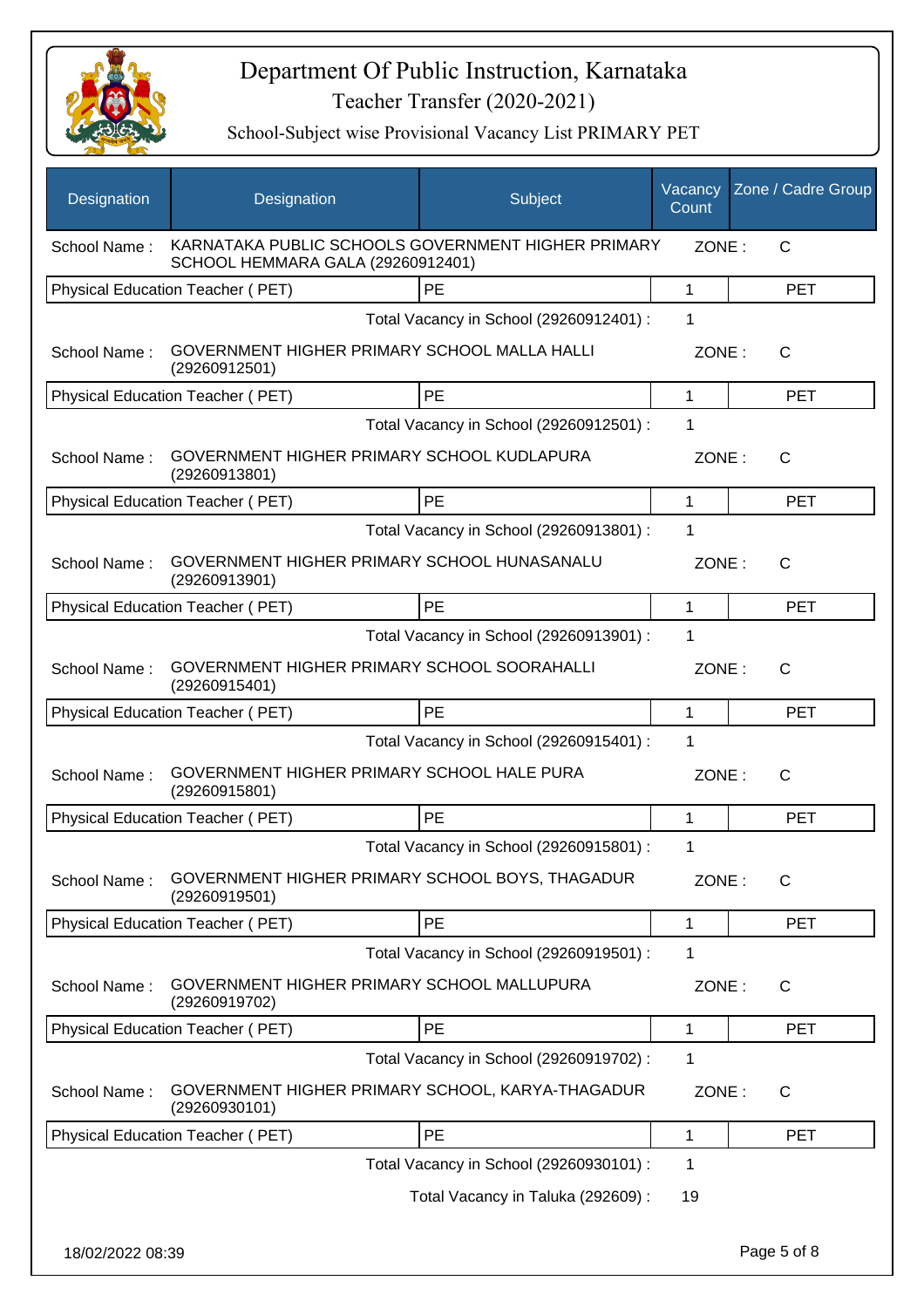

| Designation      | Designation                                         | Subject                                 | Vacancy<br>Count | Zone / Cadre Group |
|------------------|-----------------------------------------------------|-----------------------------------------|------------------|--------------------|
| Taluka Name:     | T.N.PURA (292611)                                   |                                         |                  |                    |
| School Name:     | GHPS HEMMIGE (29261106401)                          |                                         | ZONE:            | C                  |
|                  | Physical Education Teacher (PET)                    | PE                                      | 1                | <b>PET</b>         |
|                  |                                                     | Total Vacancy in School (29261106401) : | 1                |                    |
| School Name:     | GHPS HALE KEMPAIAHNA HUNDI (29261107301)            |                                         | ZONE:            | $\mathsf C$        |
|                  | Physical Education Teacher (PET)                    | PE                                      | 1                | <b>PET</b>         |
|                  |                                                     | Total Vacancy in School (29261107301) : | 1                |                    |
|                  |                                                     | Total Vacancy in Taluka (292611) :      | 2                |                    |
| District Name:   | CHAMARAJANAGARA (2927)                              |                                         |                  |                    |
| Taluka Name:     | CHAMARAJA NAGAR (292701)                            |                                         |                  |                    |
| School Name:     | GUHPS MEGALA HUNDI (29270101101)                    |                                         | ZONE:            | $\mathsf C$        |
|                  | <b>Physical Education Teacher (PET)</b>             | PE                                      | 1                | <b>PET</b>         |
|                  |                                                     | Total Vacancy in School (29270101101) : | 1                |                    |
| School Name:     | GHPS GANGAVADI (29270119201)                        |                                         | ZONE:            | C                  |
|                  | Physical Education Teacher (PET)                    | PE                                      | 1                | <b>PET</b>         |
|                  |                                                     | Total Vacancy in School (29270119201) : | 1                |                    |
|                  |                                                     | Total Vacancy in Taluka (292701) :      | 2                |                    |
| Taluka Name:     | <b>GUNDULPET (292702)</b>                           |                                         |                  |                    |
| School Name:     | GHPS BARAGI (29270201701)                           |                                         | ZONE:            | C                  |
|                  | Physical Education Teacher (PET)                    | PE                                      | 1                | PET                |
|                  |                                                     | Total Vacancy in School (29270201701) : | 1                |                    |
| School Name:     | GHPS BANNITHAL PURA (29270202701)                   |                                         | ZONE:            | C                  |
|                  | <b>Physical Education Teacher (PET)</b>             | PE                                      | 1                | <b>PET</b>         |
|                  |                                                     | Total Vacancy in School (29270202701) : | 1                |                    |
| School Name:     | GHPS KUTHANUR (29270203401)                         |                                         | ZONE:            | C                  |
|                  | Physical Education Teacher (PET)                    | PE                                      | 1                | <b>PET</b>         |
|                  |                                                     | Total Vacancy in School (29270203401) : | 1                |                    |
| School Name:     | GHPS MALLAIAHNA PURA (29270203501)                  |                                         | ZONE:            | C                  |
|                  | Physical Education Teacher (PET)                    | PE                                      | 1                | <b>PET</b>         |
|                  |                                                     | Total Vacancy in School (29270203501) : | 1                |                    |
| School Name:     | KARNATAKA PUBLIC SCHOOLS GHPS HANGALA (29270204201) |                                         | ZONE:            | C                  |
|                  |                                                     |                                         |                  |                    |
| 18/02/2022 08:39 |                                                     |                                         |                  | Page 6 of 8        |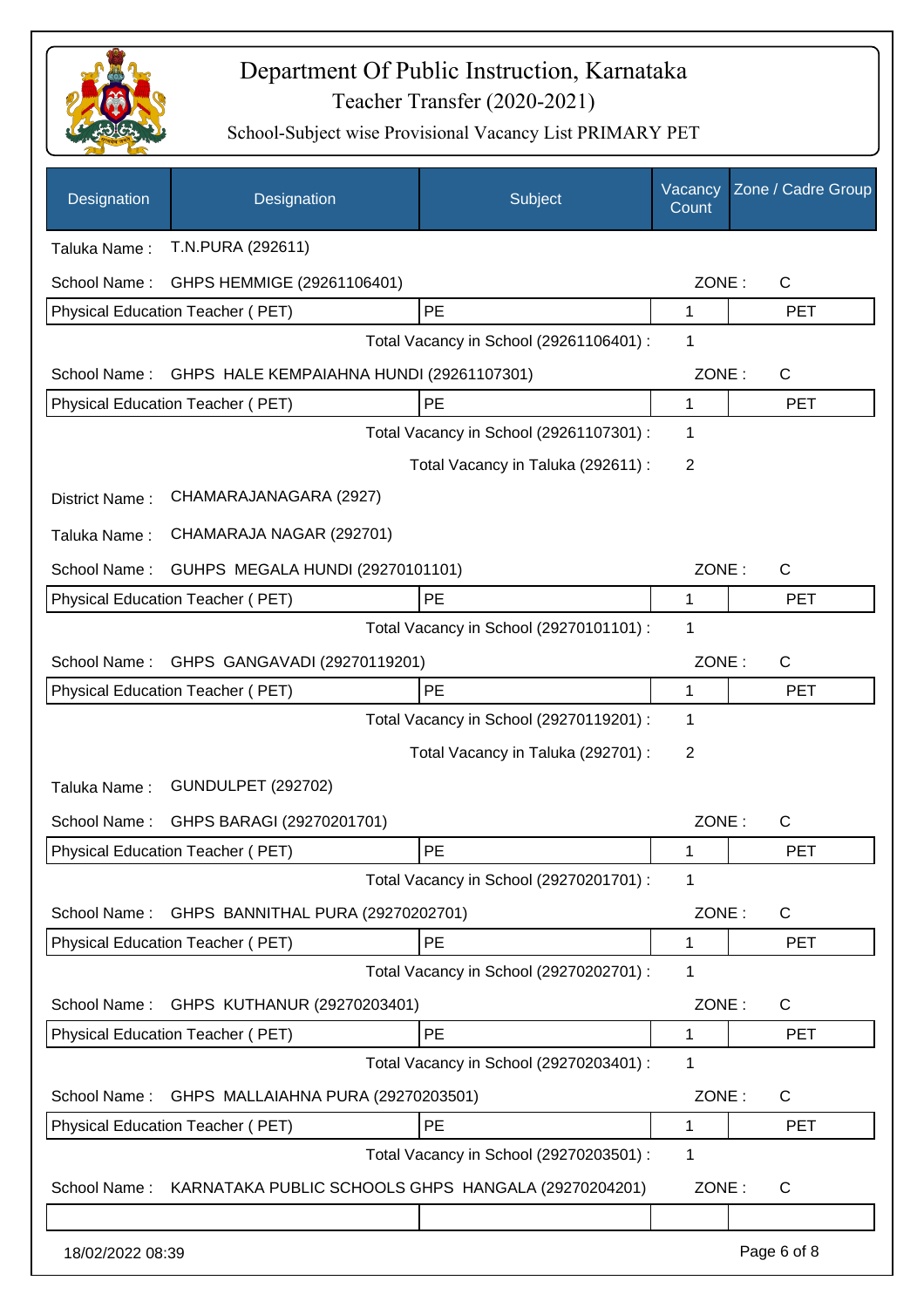

| Designation      | Designation                                | Subject                                 | Vacancy<br>Count | Zone / Cadre Group |
|------------------|--------------------------------------------|-----------------------------------------|------------------|--------------------|
|                  | Physical Education Teacher (PET)           | PE                                      | 1                | <b>PET</b>         |
|                  |                                            | Total Vacancy in School (29270204201) : | 1                |                    |
| School Name:     | GHPS BACHALLI (29270204701)                |                                         | ZONE:            | C                  |
|                  | Physical Education Teacher (PET)           | PE                                      | 1                | <b>PET</b>         |
|                  |                                            | Total Vacancy in School (29270204701) : | 1                |                    |
| School Name:     | GHPS SHIVA PURA (29270206601)              |                                         | ZONE:            | $\mathsf{C}$       |
|                  | Physical Education Teacher (PET)           | PE                                      | 1                | <b>PET</b>         |
|                  |                                            | Total Vacancy in School (29270206601) : | 1                |                    |
| School Name:     | GHPS KALI GOWDAN HALLI (29270206701)       |                                         | ZONE:            | C                  |
|                  | Physical Education Teacher (PET)           | PE                                      | 1                | <b>PET</b>         |
|                  |                                            | Total Vacancy in School (29270206701) : | 1                |                    |
|                  | School Name: GHPS KODAHALLI (29270206801)  |                                         | ZONE:            | $\mathsf{C}$       |
|                  | Physical Education Teacher (PET)           | PE                                      | 1                | <b>PET</b>         |
|                  |                                            | Total Vacancy in School (29270206801) : | 1                |                    |
|                  | School Name: GHPS KABBAHALLI (29270207306) |                                         | ZONE:            | $\mathsf{C}$       |
|                  | Physical Education Teacher (PET)           | PE                                      | $\mathbf{1}$     | <b>PET</b>         |
|                  |                                            | Total Vacancy in School (29270207306) : | 1                |                    |
| School Name:     | GHPS BERAM BADI (29270207601)              |                                         | ZONE:            | $\mathsf{C}$       |
|                  | <b>Physical Education Teacher (PET)</b>    | <b>PE</b>                               | 1                | <b>PET</b>         |
|                  |                                            | Total Vacancy in School (29270207601) : | 1                |                    |
|                  |                                            |                                         |                  |                    |
|                  | School Name: GHPS KODA SOGE (29270209601)  | PE                                      | ZONE:            | C                  |
|                  | Physical Education Teacher (PET)           | Total Vacancy in School (29270209601) : | 1<br>1           | <b>PET</b>         |
|                  |                                            |                                         |                  |                    |
| School Name:     | GHPS PADUGURU (29270211301)                |                                         | ZONE:            | C                  |
|                  | Physical Education Teacher (PET)           | PE                                      | 1                | <b>PET</b>         |
|                  |                                            | Total Vacancy in School (29270211301) : | 1                |                    |
| School Name:     | GHPS RAGANATHPURA (29270215401)            |                                         | ZONE:            | C                  |
|                  | Physical Education Teacher (PET)           | PE                                      | $\mathbf{1}$     | <b>PET</b>         |
|                  |                                            | Total Vacancy in School (29270215401) : | 1                |                    |
| School Name:     | GHPS RAGHAVAPURA (29270215501)             |                                         | ZONE:            | $\mathsf{C}$       |
|                  | Physical Education Teacher (PET)           | PE                                      | 1                | <b>PET</b>         |
|                  |                                            | Total Vacancy in School (29270215501) : | 1                |                    |
|                  |                                            |                                         |                  |                    |
| 18/02/2022 08:39 |                                            |                                         |                  | Page 7 of 8        |